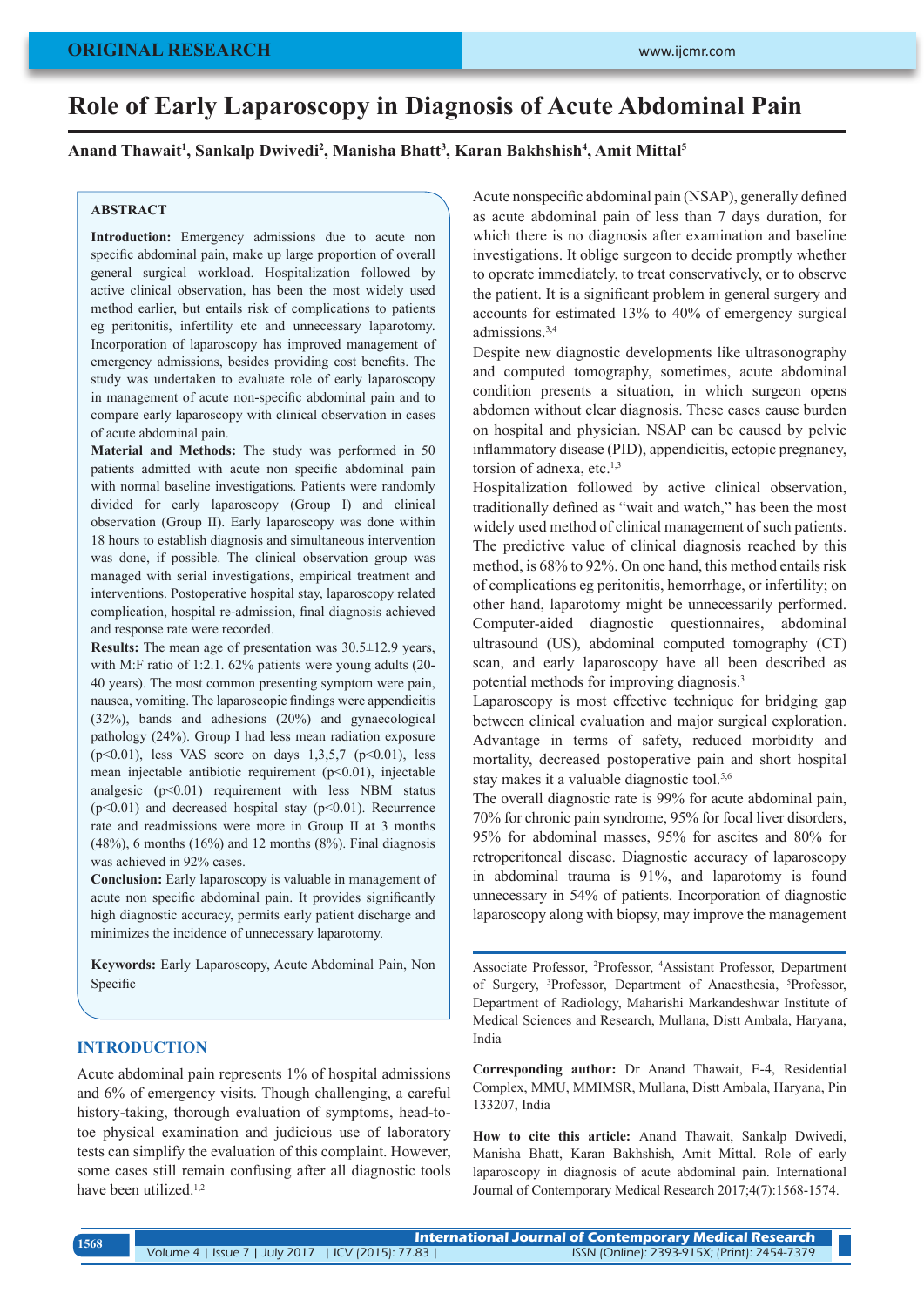of vague abdominal pain, by making a definite diagnosis, access for immediate treatment, reducing hospital stay and readmission rates and eventually having cost benefits.<sup>7,8</sup>

The role of early laparoscopy compared with the traditional "wait and watch" policy in the management of NSAP has been recently evaluated by 2 randomized controlled trials (RCTs). This study was undertaken to study the role of laparoscopy in acute abdominal pain in a rural tertiary care institute3,9,10.

The study was undertaken to evaluate role of early laparoscopy in management of acute non-specific abdominal pain and to compare early laparoscopy with clinical observation in cases of acute abdominal pain

#### **MATERIAL AND METHODS**

The present study was carried out in 50 patients of acute abdominal pain at Maharishi Markandeshwar Institute of Medical Sciences and Research, Mullana, Ambala.

The inclusion criteria was all patients, of either sex, with age range of 0-60 years, with acute abdominal pain, in which diagnosis could not be made by routine hematological, biochemical and radiological investigations and who presented to hospital within seven days of onset of symptoms. The exclusion criteria were patients with acute on chronic abdominal pain, pregnancy, diagnosis of malignancy or chronic disorders, contraindications to pneumoperitoneum eg co-morbid illness like COPD or IHD, blood dyscrasias, severe coagulopathy, patients with features of peritonitis, patients with psychiatric disorder, excessive abdominal distension and in patients where precise diagnosis after baseline investigations was reached.

The general bio-data of patient along with detailed medical history, general and abdominal examination was recorded. The duration of pain and pain severity was determined on day 1,3,5,7 according to "visual analogue scale". (1-4: mild, 5-8: moderate, 9-10: severe).

Baseline haematological, biochemical and radiological evaluation was done at time of admission to rule out any hidden cause of acute abdominal pain.

Chest X ray, X ray abdomen erect and ultrasonography abdomen was done in all patients. The number of times, these tests were required was recorded. CT scan was done in some patients, who had a clinical suspicion of some diagnosis. The estimation of mean radiation dose (mSv) was undertaken considering the following parameters: 0.1 mSv for plain X ray thorax, 2 mSv for plain X ray abdomen, 20 mSv for a CT scan with contrast and 10 mSv for a CT scan without contrast.

All patients with normal findings, fulfilling inclusion criteria were then, randomly arranged into two different groups-

1) Early Laparoscopy Group-I (EDL)

2) Active Clinical Observation Group-II (OBS)

The patient were followed until a definite diagnosis was made or until patients' condition and abdominal pain improved and the patients were discharged.

#### **Group I: Early Laparoscopy (EDL)**

The patients underwent surgery within 18 hours of

admission. A fully explained well informed consent was taken, for therapeutic intervention with explanation of risk of conversion to open surgery.

The whole abdominal cavity was inspected - liver, gallbladder, anterior surface of stomach, spleen, small bowel from ligament of Treitz to ileocaecal valve, colon, appendix along with uterus, adnexa and pouch of Douglas in females. Special note was made of presence of fluid (amount, colour, site), adhesions or bands (whether dense or flimsy, site, bowel to parietal peritoneum, interbowel, pelvic adhesions, omentum to peritoneum), Thickened appendix with periappendiceal adhesions, cholecystitis, dilated bowel loops, adenexitis, endometriosis, PID. Therapeutic interventions were done according to findings.

When no abnormality was identified on laparoscopy, appendectomy was performed on the basis that symptomatic appendicitis is not always evident at macroscopic examination.

#### **Group II: Active Clinical Observation (OBS)**

A complete clinical examination was repeated daily, baseline hematologic and biochemical tests were repeated at 24 and 48 hours of admission, and complementary hematologic and/ or radiologic investigations were performed on the basis of patient's clinical progress. The number of times, each test was done, was recorded.

In some patients, clinical improvement occurred and symptoms finally disappeared, before a precise diagnosis was reached; in such cases, the asymptomatic patient with normal laboratory tests was discharged undiagnosed.

Whenever a clinical diagnosis was not defined, the appropriate medical or surgical treatment was undertaken. In the presence of persistent or worsening pain at 48 hours from admission, a laparoscopic evaluation or laparotomy was undertaken, even in the absence of diagnosis.

The patients were followed at 3, 6 and 12 months. Any patient who presented with recurrence and readmission, in between were included in nearest follow up. The recurrence group were retreated, either conservatively or surgically, on OPD basis or after admission. The response rate and final diagnosis achieved, was analysed.

## **STATISTICAL ANALYSIS**

The data was entered into a spreadsheet (Excel, Microsoft corp.) and then transferred to statistical software, EPI6 Info for data analysis. Descriptive statistics were used for the analysis.

#### **RESULTS**

The overall mean age of presentation was  $30.5 \pm 12.9$  years (males: 27.87±14.7 years, females: 31.76±12.1 years, p>0.05). The mean age of presentation in Group I (diagnostic laparoscopy) was  $32.4 \pm 10.9$  years  $(76\%$  females,  $24\%$ males) while in Group II (observation) was 28.7±14.7 years (60% females, 40% males) ( $p > 0.05$ ). Majority (62%) of the patients with undiagnosed acute abdominal pain were young adults (20-40 years) with overall female preponderance (68%) [Table-1].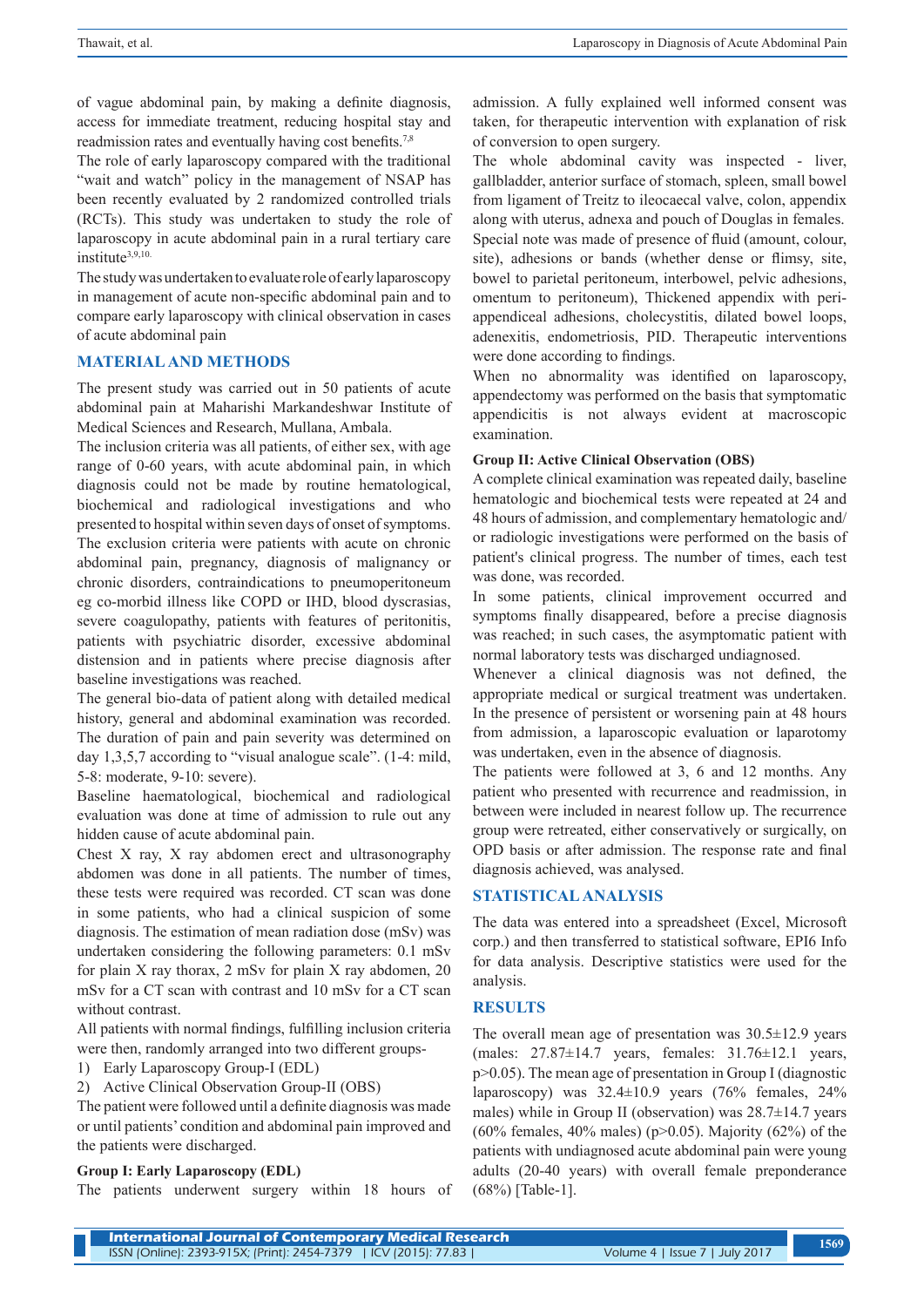66% presented between 6 - 24 hours from onset of their symptoms, of whom 44% patients presented within 12 hours. Earliest presentation (Less than 6 hours) to the hospital was noted in 20% cases in group I (EDL) whereas 12.0% cases presented very late between (5-7 days) in group II (OBS) ( $p<0.01$ ). Majority (42%) of patients presented with generalized abdominal pain followed by pain around umbilical area (24%) and right iliac fossa pain (14%).

The most common presenting symptom, apart from pain abdomen, was nausea (84%), vomiting (80%). Though 72% patients presented with fever but only 8% cases experienced chills and rigors. Loss of appetite was also a statistically significant symptom  $(88\%$  EDL vs  $44\%$  OBS,  $p < 0.01$ ).

86% patients presented with tachycardia (pulse > 100/ min), while 64% patients presented with hypotension (BP < 90 mm Hg). Abdominal tenderness was present in all patients, with localized tenderness in 58%, severe abdominal distension (6%) and rebound tenderness (48%). None of the patients had guarding or rigidity. Leucocytosis was observed in both groups  $(11340 \pm 2186.89 \text{ cells/mm}^3)$ , group I versus  $14716 \pm 2377.27$  cells/ mm<sup>3</sup>, group II).

Rays (either once, twice or thrice) in group I (EDL) whereas in Group II (OBS) 84% patients required follow up X Rays (either once, twice or thrice), as diagnosis was uncertain and 16% patients even required more than 3 X Rays. Group II (OBS) had more exposure to radiation in terms of repeated serial X Rays, done either to ascertain diagnosis or formulate plan of management (p<0.01). [Table-2]

Initial USG abdomen was done in all cases (100%) in both groups. In group I (EDL), only 12% cases needed follow up USG abdomen (once, twice or thrice) whereas in group II (OBS) all cases (100%) were subjected to follow up ultrasound abdomen  $(>3$  times)  $(p<0.01)$  [Table-3].

Only 40% patients required CT Scan prior to laparoscopy, for confirmation of diagnosis in group I (EDL). In 60% cases, the need for CT scan was not felt, due to availability of laparoscopy. In contrast, in group II (OBS), all patients (100%) underwent CT Scan (p<0.01), indicating increased cost and increased radiation exposure suffered by (OBS) group. [Table-2]

Visual Analogue Score was applied to quantify pain of patients in both group I (EDL) and group II (OBS). The mean pain score was maximum on day 1 in both groups, with

| Age Group                                                                                | Group I (EDL) $N=25$ (%) |          | Group II (OBS) $N=25$ (%) | $N=50(%)$ |          |  |  |
|------------------------------------------------------------------------------------------|--------------------------|----------|---------------------------|-----------|----------|--|--|
|                                                                                          | Male                     | Female   | Male                      | Female    |          |  |  |
| $0-10$ yrs                                                                               | 0(0.0)                   | 0(0.0)   | 1(2.0)                    | 1(2.0)    | 2(4.0)   |  |  |
| $11-20$ yrs                                                                              | 2(4.0)                   | 1(2.0)   | 2(4.0)                    | 2(4.0)    | 7(14.0)  |  |  |
| $21-30$ yrs                                                                              | 2(4.0)                   | 7(14.0)  | 4(8.0)                    | 8(16.0)   | 21(42.0) |  |  |
| $31-40$ yrs                                                                              | 1(2.0)                   | 7(14.0)  | 1(2.0)                    | 1(2.0)    | 10(20.0) |  |  |
| $41-50$ yrs                                                                              | 1(2.0)                   | 2(4.0)   | 1(2.0)                    | 1(2.0)    | 5(10.0)  |  |  |
| $51-60$ yrs                                                                              | 0(0.0)                   | 2(4.0)   | 1(2.0)                    | 2(4.0)    | 5(10.0)  |  |  |
| Total                                                                                    | 6(12.0)                  | 19(38.0) | 10(20.0)                  | 15(30.0)  | 50 (100) |  |  |
| Table-1: Age and Sex distribution among the patients in Group I (EDL) and Group II (OBS) |                          |          |                           |           |          |  |  |

| <b>Parameters</b>    | <b>Variables</b>                                                                | Group I (EDL)<br>Total= $25$ (%) | Group II (OBS)<br>Total = $25$ (%) |  |
|----------------------|---------------------------------------------------------------------------------|----------------------------------|------------------------------------|--|
| X ray Abdomen        | Initial X ray                                                                   | 22(88.0)                         | 0(0.0)                             |  |
|                      | $1-3X$ ray                                                                      | 3(12.0)                          | 21(84.0)                           |  |
|                      | $>3$ X ray                                                                      | 0(0.0)                           | 4(16.0)                            |  |
| <b>USG</b> Frequency |                                                                                 | 22 (88%)                         | $0(0\%)$                           |  |
|                      | $1-3$ time                                                                      | 3(12%)                           | $0(0\%)$                           |  |
|                      | $>3$ time                                                                       | $0(0\%)$                         | $25(100\%)$                        |  |
| <b>USG Finding</b>   | Absent                                                                          | 11 $(44%)$                       | $25(100\%)$                        |  |
|                      | Organomegally                                                                   | $0(0\%)$                         | $0(0\%)$                           |  |
|                      | Free Fluid                                                                      | $5(20\%)$                        | $0(0\%)$                           |  |
|                      | Lymphadenopathy                                                                 | 4(16%)                           | $0(0\%)$                           |  |
|                      | Dilated Gut Loops                                                               | $5(20\%)$                        | $0(0\%)$                           |  |
|                      | Lump                                                                            | $0(0\%)$                         | $0(0\%)$                           |  |
| CT Abdomen           |                                                                                 | $10(40\%)$                       | $25(100\%)$                        |  |
|                      | <b>Table-2:</b> Radiological assessment $-X$ Ray chest, abdomen and USG abdomen |                                  |                                    |  |

| Group                                                                                                               | Group I (EDL) |           | Group II (OBS) |           | t value  | df | p value  |
|---------------------------------------------------------------------------------------------------------------------|---------------|-----------|----------------|-----------|----------|----|----------|
|                                                                                                                     | Mean          | <b>SD</b> | Mean           | <b>SD</b> |          |    |          |
| Day1                                                                                                                | 4.96          | 0.73      | 8.96           | 0.68      | $-20.0$  | 48 | $0.00**$ |
| Day3                                                                                                                | 2.92          | 0.76      | 5.00           | 0.76      | $-9.66$  | 48 | $0.00**$ |
| Day <sub>5</sub>                                                                                                    | .44           | 0.65      | 5.92           | 0.70      | $-23.40$ | 48 | $0.00**$ |
| Day7                                                                                                                | 0.36          | 0.49      | 2.84           | 0.75      | $-13.89$ | 48 | $0.00**$ |
| <b>Table-3:</b> Assessment of pain - Visual Analogue Score (VAS) among patients of Group I (EDL) and Group II (OBS) |               |           |                |           |          |    |          |

| 1570 | International Journal of Contemporary Medical Research <sub> </sub> |                                              |  |  |  |  |
|------|---------------------------------------------------------------------|----------------------------------------------|--|--|--|--|
|      | Volume 4   Issue 7   July 2017   ICV (2015): 77.83                  | ISSN (Online): 2393-915X; (Print): 2454-7379 |  |  |  |  |

Apart from initial X Ray, only 12% patients had follow up X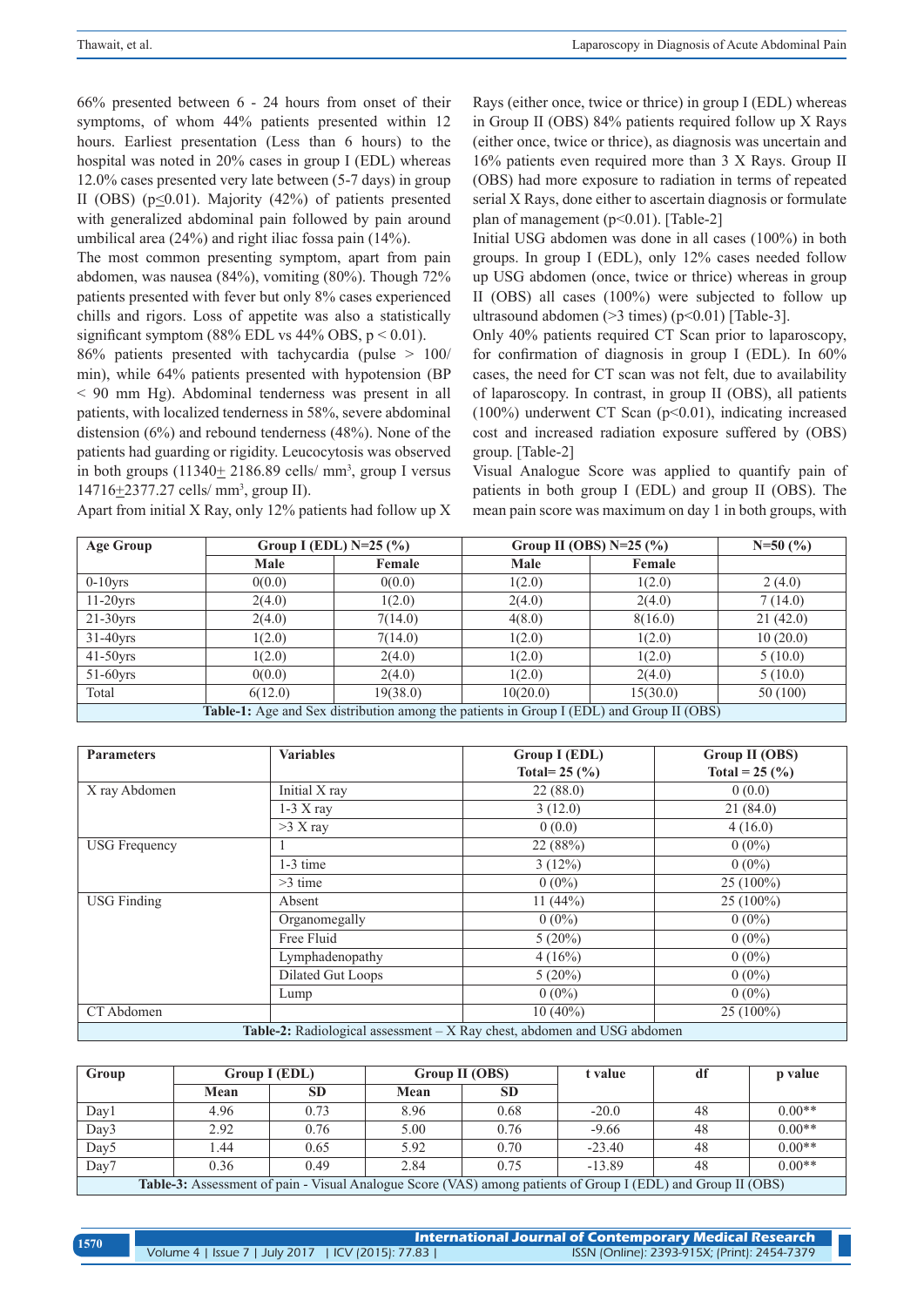Group I (EDL) suffering less pain as compared to Group II (OBS), on day 1 (4.96 + 0.73, EDL vs 8.96 + 0.68, OBS). On day 7, "EDL" group had mean pain score of  $(0.36 \pm 0.49)$ , far less than, mean pain score of "OBS" group  $(2.84 \pm 0.75)$ , (p<0.01). [Table-3]

Blood/ colloid Transfusion was needed in 36% patients in group I (EDL) as compared to nil in Group II (OBS). The mean period when early diagnostic laparoscopy was performed after admission was  $11.28 + 4.35$  hours and mean duration of early laparoscopy was noted as  $46.76 \pm 29.74$ minutes.

EDL was 100% effective in detecting pathology. The most common pathology detected was appendicitis (32%) followed by adhesion bands with no previous surgery (20%). Torsion of ovary (12%) and PID (8%) were other common pathologies. 2 patients had normal laparoscopy and was labeled as having non specific abdominal pain. Amongst the least common pathologies were intussusception, hemorrhagic ovarian cyst, meckel's diverticulum, partial intestinal obstruction and post cholecystectomy syndrome detected in 1 patient each. [Table-4]

In early laparoscopic group, therapeutic interventions included appendectomy (32%) (28% laparoscopic, 4% open), band adhesionolysis (20%), oopherectomy for torsion of ovary (12%), fluid aspiration, biopsy and methrogyl flush for PID (8%), wedge resection and anastamosis for meckel's diverticulum (8%), excision of residual GB stump (4%), multiple puncture for ovarian cyst (4%) and enterotomy for phytobezoar (4%). [Table-4]

Group I (EDL) patients received less injectable antibiotic (mean period  $3.48 \pm 1.50$  days) in contrast to group II (OBS) (mean period  $5.12 \pm 1.72$  days,  $p<0.001$ ) and less injectable analgesics (mean period:  $3.32\pm3.04$  days, group I vs  $6.08\pm$ 3.12, group II), (p<0.001). Enteral feeding was started early in group I (EDL) patients as compared to group II (OBS) (NBM status: 36.24 + 47.22 hours, group I vs 90.76 + 54.54 hours, group II, p<0.001). Prolonged hospital stay was seen in group II (OBS) as compared to group I (EDL)  $(7.68 + 3.35)$ days, group II vs  $4.52 \pm 3.10$  group I, p<0.001) [Table-5]

Group I patients with early laparoscopic intervention suffered some complications at the cost of their early diagnosis and treatment of abdominal pain, of which scar pain occurred most commonly in 16% followed by bleeding (8%) and wound infection (4%).

The recurrence of symptoms was more in group II (OBS) at 3 months, 6 months and 12 months. Maximum recurrence

| Pathology                                            | Group I (EDL) | <b>Intervention Performed</b>    | Group I (EDL) |  |  |  |
|------------------------------------------------------|---------------|----------------------------------|---------------|--|--|--|
|                                                      | N(%           |                                  | N(%           |  |  |  |
| Appendecitis                                         | 8(32.0)       | Appendectomy                     | 8(32.0)       |  |  |  |
| Post Cholecystectomy Syndrome                        | 1(4.0)        | Excision of residual GB stump    | 1(4.0)        |  |  |  |
| Partial Intestinal Obstruction                       | 1(4.0)        | Enterotomy                       | 1(4.0)        |  |  |  |
| Meckels Diverticulum                                 | 1(4.0)        | Resection and Anastomosis        | 1(4.0)        |  |  |  |
| Ovarian Cyst                                         | 1(4.0)        | Multiple Puncture                | 1(4.0)        |  |  |  |
| Torsion of Ovary                                     | 3(12.0)       | Oopherectomy                     | 3(12.0)       |  |  |  |
| <b>PID</b>                                           | 2(8.0)        | Biopsy with metrogyl flush       | 2(8.0)        |  |  |  |
| <b>NSAP</b>                                          | 2(8.0)        | Normal Laparoscopy               | 2(8.0)        |  |  |  |
| Band with no previous surgery                        | 5(20.0)       | Division of Band                 | 5(20.0)       |  |  |  |
| Intussusception                                      | 1(4.0)        | <b>Resection and Anastomosis</b> | 1(4.0)        |  |  |  |
| <b>Table-4:</b> Pathology detected on EDL in Group I |               |                                  |               |  |  |  |

| Group                                                                 | Group I (EDL) |           | Group II (OBS) |           | t value | df | p value  |  |
|-----------------------------------------------------------------------|---------------|-----------|----------------|-----------|---------|----|----------|--|
|                                                                       | Mean          | <b>SD</b> | Mean           | <b>SD</b> |         |    |          |  |
| Injectable Antibiotic (in days)                                       | 3.48          | 1.50      | 5.12           | 1.72      | $-3.59$ | 48 | $0.00**$ |  |
| Injectable Analgesic (in days)                                        | 3.32          | 3.04      | 6.08           | 3.12      | $-3.17$ | 48 | $0.00**$ |  |
| NBM Status (in hours)                                                 | 36.24         | 47.22     | 90.76          | 54.54     | $-3.78$ | 48 | $0.00**$ |  |
| Hospital Stay (in days)                                               | 4.52          | 3.10      | 7.68           | 3.35      | $-3.46$ | 48 | $0.00**$ |  |
| <b>Table-5:</b> Treatment offered in Group I (EDL) and Group II (OBS) |               |           |                |           |         |    |          |  |

| Variable                                                                              |                         | Group I (EDL) | Group II(OBS) | Chi-Square value | p value  |  |  |
|---------------------------------------------------------------------------------------|-------------------------|---------------|---------------|------------------|----------|--|--|
| Final diagnosis achieved                                                              |                         | 23(92%)       | 6(24%)        | 9.97             | $0.00**$ |  |  |
| Radiation exposure                                                                    |                         | Less          | More          |                  |          |  |  |
| Recurrence                                                                            | 3 months $(\% )$        |               | 12(48%)       | 1.48             | 0.48     |  |  |
|                                                                                       | 6 months $\frac{6}{6}$  | 01 $(4%)$     | 04(16%)       |                  |          |  |  |
|                                                                                       | 12 months $\frac{6}{6}$ | 01 $(4%)$     | 02(8%)        |                  |          |  |  |
| Readmission                                                                           | 3 months $(\% )$        | $00(0\%)$     | 08(32%)       | 2.14             | 0.34     |  |  |
|                                                                                       | 6 months $\frac{6}{6}$  | 01 $(4%)$     | 04 $(16\%)$   |                  |          |  |  |
|                                                                                       | 12 months $\frac{6}{6}$ | $00(0\%)$     | $00(0\%)$     |                  |          |  |  |
| Response to Treatment                                                                 |                         | 22(88.0)      | 13(52.0)      | 7.71             | $0.00**$ |  |  |
| <b>Table-6:</b> Response to treatment in patients in Group I (EDL) and Group II (OBS) |                         |               |               |                  |          |  |  |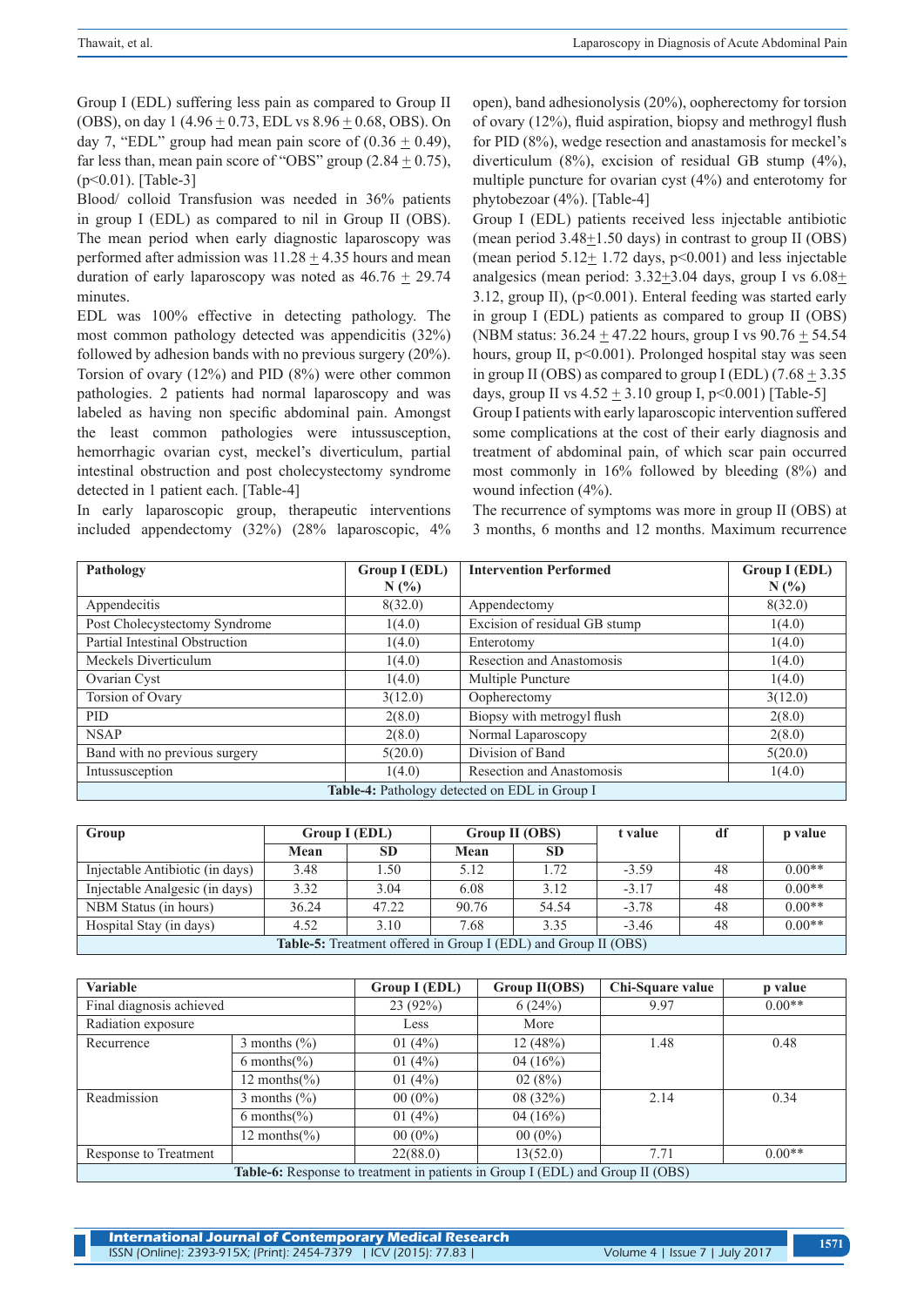(48%) was noticed within 3 months followed by 16% patients in 6 months and 8% within 1 year whereas the recurrence of 4% patient each, was evident in group I (EDL). Readmission was frequent in group II (OBS). 32% readmissions were noted within 3 months followed by 16% readmission within 6 months whereas only 4% patients were readmitted within 6 months in group I (EDL). [Table-6]

92% in Group I (EDL) achieved final diagnosis as compared to 24% in Group II (OBS) (p<0.01). 88% patients responded to treatment in Group I (EDL) as compared to 52% patients in Group II (OBS) ( $p<0.01$ ) [Table-6]

## **DISCUSSION**

Vague abdominal pain is a diagnostic dilemma. The abdominal disease is obscure and patients usually undergo exploratory laparotomy for definitive diagnosis. A delay in surgical intervention may increase morbidity and prolong hospital stay.<sup>4-6,11</sup>

Diagnostic laparoscopy is useful for making a definitive clinical diagnosis whenever there is a diagnostic dilemma. Laparoscopy reveals either no abnormality or discovers a disease requiring no surgery for proper management, thus avoiding an unnecessary burden of non-therapeutic laparotomies.<sup>12-14</sup>

Laparoscopy is particularly useful in women of childbearing age in whom tubo-ovarian abnormality simulates acute appendicitis. Without laparoscopy, the overall rate of unnecessary appendectomy is high (women 39%; men 15%). Bitter complaints of persistent symptoms and resistance to discharge from hospital without a 'diagnosis' are typical features of many patients with NSAP. These features, combined with a natural desire in surgeon to ensure that nothing serious is overlooked, contribute to excessive hospital stay in this group of patients.<sup>15-19</sup>

Acute nonspecific abdominal pain affected mostly the young, productive age group of society (mean 31 years, 20 – 40 years) and any undiagnosed disease process involving this age group can have social and financial constraints on dependant members of the family. The mean age of presentation in present study was 30.5±12.9 years. Similar results were observed by Yehia MA et al<sup>20</sup> and Al – Bareeq R et al<sup>21</sup> (mean 31.3 years; 13 - 62 years and 31 years;  $16 - 62$ years respectively).

A higher female preponderance was observed in present study (M:F = 1:2.13) and studies by Valpen GCV et al<sup>4</sup>, Yehia MA et al<sup>20</sup> and Ilce Z et al<sup>22</sup> (1:2.5, 1:2.07 and 1:2.5) respectively). Acute nonspecific abdominal pain affected mostly females, indicating the extra participation of female reproductive pelvic organs in producing undiagnosed pain.

Most patients presented with generalized abdominal pain (42%), umbilical pain (24%) and right iliac fossa pain (14%), while Ali SAS et al<sup>23</sup> and Valpen GCV et al<sup>4</sup> reported higher incidence of right lower quadrant pain (33.3% and 87.5% respectively). Patient initially presenting with referred pain to umbilical region may not later have right lower quadrant pain if timely intervention and antibiotics are given which may be a possible explanation for the above discordance.

Nausea, vomiting, fever and loss of appetite are commonly associated symptoms in acute nonspecific abdominal pain and needs symptomatic treatment, till definitive diagnosis is reached. Yehia MA et al<sup>20</sup> observed nausea and vomiting in 55% patients, while Al-Bareeq R et al<sup>21</sup> observed loss of appetite (48%) as second most common symptom after pain along with vomiting (34%) and fever (11%). Localized tenderness (58%) and rebound tenderness (48%) are some of the localizing signs, though not always present, which helps in clinical diagnosis and helps to judge the progress of patients and also determines early need of surgical intervention.

Laparoscopy as a diagnostic aid has an added advantage of no radiation exposure along with decreased cost. Group I (EDL) had less follow up X Rays (either once, twice or thrice) as compared to Group II (OBS) (12% vs 84%, p<0.01) and less CT exposure (40% group I vs 100% group II, p<0.01). Repeat USG abdomen (once, twice or thrice) was also less in group I (EDL) (12%, EDL vs 100% OBS,  $p<0.001$ ). Morino M et al<sup>3</sup> (2006) also concluded that less mean radiation exposure in LAP group  $(1.1 \pm 1 \text{ mSv vs } 2.2$  $\pm$  5.1 mSv). Repeated X ray, USG and CECT was done more in group II (OBS) either to ascertain diagnosis or formulate plan of management

Injectable analgesics were required more in case of OBS group  $(6.08 \pm 3.12 \text{ days}$  vs  $3.32 + 3.04 \text{ days}$ ,  $p < 0.001$ ) as they suffered more pain due to lack of diagnosis and definitive management which is also evident by the increased VAS score on days  $1, 3, 5, 7$ , though Morino M et al<sup>3</sup> concluded same amount of analgesics requirement in either group, which may vary as per case selection and pain threshold of the concerned population. EDL group enjoyed early enteral feed without pain (NBM status:  $36.24 \pm 47.22$  hours, group I vs  $90.76 \pm 54.54$  hours, group II, p<0.001).

Appendicitis (32%) was the most common pathology detected in present study. The same is substantiated by Valpen GCV et al<sup>4</sup> (32.5%), Al-Bareeq R et al<sup>21</sup> (73%), Yehia MA et al<sup>20</sup> (40%). Band adhesions (20%) were next common and has been reported by Yehia  $MA^{20}$  et al (7.5%) and Ali SAS et al<sup>23</sup> (13.3%). Tubo-ovarian pathology (12%) and PID (8%) were other common pathology and same has been reported by Valpen GCV et al<sup>4</sup>, Morino M et al<sup>3</sup>, Al-Bareeq R et al<sup>21</sup>, Yehia MA et al<sup>20</sup> (22.5%,5%; 11.53%, 21.2%; 10%,14%; 25%,0% respectively). It is seen that the common pathologies detected in undiagnosed acute abdominal pain are appendicitis (mostly retrocaecal, not detected on USG), adhesions and bands causing partial intestinal obstruction and tubo-ovarian pathology. These pathologies should be particularly kept in mind in cases of acute abdominal pain with negative radiological investigations as they remain hidden even after thorough search for diagnosis.

Early diagnostic laparoscopy didn't always reveal a pathology and these cases were then labeled as having " non specific abdominal pain" (4% in present study). Valpen GCV et al<sup>4</sup>, Morino M et al<sup>3</sup>, Yehia MA et al<sup>20</sup> and Ali SAS et al23 also reported cases of normal laparoscopy in their series (15%, 37.5%,5% and 6.6% respectively)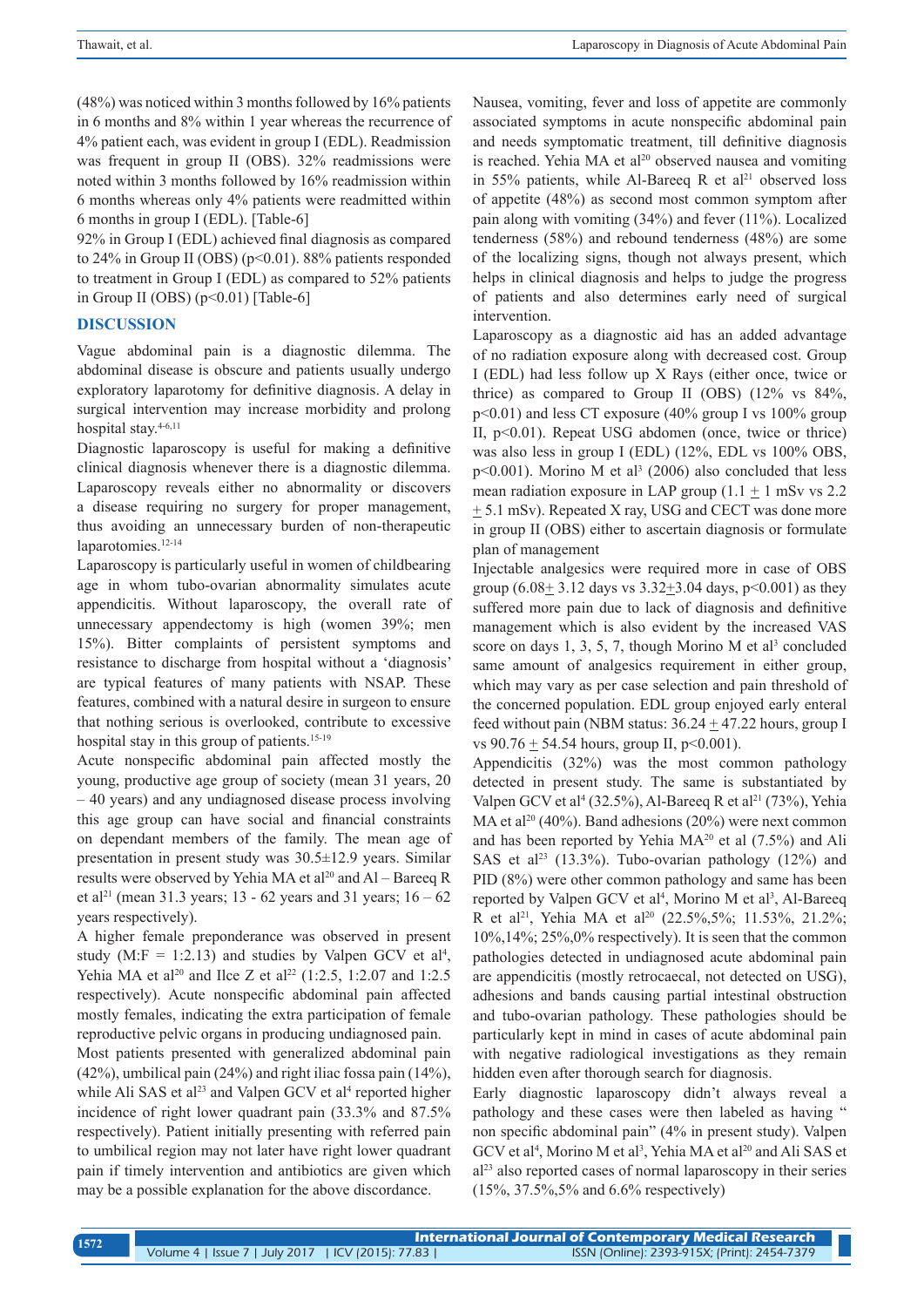The more early the diagnostic laparoscopy procedure was undertaken, the more early was the patient intervened with subsequent early recovery and decreased morbidity in hospital. EDL was performed, in present study, within mean period of  $11.28 \pm 4.35$  hours after admission. Talaat A et al<sup>15</sup> and Morino M et al<sup>3</sup> also reported time range of EDL as  $2 -$ 39 hour (median 9 hours) and  $3 - 12$  hours (mean 7.5 hours) respectively after admission.

Group II (OBS) patients showed longer hospital stay (7.68  $\pm$ 3.35 days vs  $4.52 \pm 3.10$  days). Similar results were recorded by Morino M et al<sup>3</sup>  $(3.7 \pm 0.8$  days, EDL vs  $4.7 \pm 2.4$  days, OBS). The duration of hospital stay was dependant on the intervention performed in diagnostic laparoscopy group, the conversion rate and satisfaction and pain relief of patient.

92% patients in Group I (EDL) achieved final diagnosis as compared to  $24\%$  patients in Group II (OBS) ( $p<0.01$ ). Valpen GCV et al<sup>4</sup>, Al-Bareeq R et al<sup>21</sup>, Yehia MA et al<sup>20</sup>, Ali SAS et al<sup>23</sup> and Teamma MS et al<sup>24</sup> also observed final diagnosis achievement in 100%, 98%, 92.5%, 93.3% and 98.5% respectively in early laparoscopy group.

Patients undergoing early laparoscopic intervention suffered some complications at the cost of early diagnosis and treatment. Wound infection was the most common complication post operatively in all other series [Talaat A et  $al^{15}$  (2%), Morino M et al<sup>3</sup> (3.7%) and Teamma MS et al<sup>24</sup>  $(6.6\%)$ ], but not in our series  $(4\%)$ , suggesting better wound care and intraoperative and postoperative sterilization protocols.

Recurrence of symptoms and readmissions was more in group II (OBS) at 3 months, 6 months and 12 months due to lack of definitive diagnosis and failure of applied treatment protocols as compared to group I (EDL). Morino M et al<sup>3</sup> also reported low recurrent abdominal pain in early diagnostic laparoscopy group (20.8%,3 month; 15.9%,12 months: EDL vs 52.2%,3 months; 25%,12 months: OBS).

## **CONCLUSION**

Acute NSAP affects mostly young, productive age group of society, especially females. Early diagnostic laparoscopy provides better visualization, better cosmesis and less radiation exposure. Short hospital stay, less repeated investigations, decreased antibiotic and analgesic requirements, early oral feed and ambulation forms the basis of overall decreased costs with early diagnostic laparoscopy. Clinical observation (OBS) lead to overall higher cost of treatment and radiation exposure, more antibiotic and analgesic requirement with lack of final diagnosis, and more readmissions, with longer hospital stay. Therefore, early presentation to hospital and early intervention by diagnostic laparoscopy in such cases can prevent further morbidity and mortality, and improve patient's satisfaction and quality of life.

## **REFERENCES**

- 1. Wilson DH, Wilson PD, Walmsley RG. Diagnosis of acute abdominal pain in accident and emergency department. Br J Surg. 1977;64:250-4.
- 2. Cuesta M, Peet DVD, Veenhof A. Laparoscopic management of acute abdomen. In: Johnson CD, Taylor

I, edit. Recent advances in surgery. 31st ed Portland: Royal Society of Medicine Press 2008:27–43.

- 3. Morino M, Pellegrino L, Castagna E, Farinella E, Mao P. Acute Nonspecific Abdominal Pain A Randomized, Controlled Trial Comparing Early Laparoscopy Versus Clinical Observation. Annals of Surgery. 2006; 244:881-8.
- 4. Velpen GCV, Shimi SM, Cuschieri A. Diagnostic yield and management benefit of laparoscopy: a prospective audit. Gut. 1994;35:1617-21.
- 5. Stellato TA. History of laparoscopic surgery. Surg Clin North Am. 1992;72:997-1002.
- 6. Robinson HB, Smith GW. Applications of laparoscopy in general surgery. Surg Gynecol Obstet. 1976;143:829- 34.
- 7. Udwadia TE. Diagnostic laparoscopy, Laparoscopic surgery in developing countries. Jay Pee Brothers. 1997;15-43.
- 8. Nagy AG, James D. Diagnostic laparoscopy. Am J Surg. 1989;157:490-3.
- 9. Decadt B, Sussman L, Lewis MO. Randomized clinical trial of early laparoscopy in the management of acute non-specific abdominal pain. Br J Surg. 1999;86:1383- 6.
- 10. Lim GH, Shabbir A, So JB. Diagnostic laparoscopy in the evaluation of right lower abdominal pain: a one year audit. Singapore Med J. 2008;49:451-3.
- 11. Sheridan WG, White AT, Harvard T, Crosby DL. Nonspecific abdominal pain: the source implications. Ann R Col Surg Eng. 1992;74:181-5.
- 12. Babannavar PB, Thejeswi P, Ravishankar, Rao SP, Aravindan R, Ram HS et al. Role of laparoscopy in diagnosis and management of acute abdomen- In South Indian Population. The Internet J Surg. 2013;30:70-4.
- 13. Chung RS, Diaz JJ, Chari V. Efficacy of routine laparoscopy for the acute abdomen. Surg Endosc. 1998; 12:219-22.
- 14. Majewski W. Diagnostic laparoscopy for the acute abdomen and trauma. Surg Endosc. 2000;14:930-7.
- 15. Talaat A, Hussein EAL, Maaty S, Wahdan W. Early laparoscopy in the management of acute nonspecific abdominal pain. Egypt Surg. 2003;22:139-44.
- 16. Heafield R, Roe AM, Watkins R, Brodribb AJM, Brown C. Outcome of emergency surgical admissions for nonspecific abdominal pain. Gut. 1990;31:1167.
- 17. Cuesta MA, Borgstein PJ, Meijer S. Laparoscopy in the diagnosis and treatment of acute abdominal conditions. Clinical review. Eur J Surg. 1993;159:455-6.
- 18. Adams ID, Chan M, Clifford PC. Computer aided diagnosis of acute abdominal pain: a multicentre study. BMJ. 1986;293:800-4.
- 19. Gaitan H, Angel E, Sanchez J, Gomez I, Sanchez L, Agudelo C et al. Laparoscopic diagnosis of acute lower abdominal pain in women of reproductive age. Int J Gynaecol Obstet. 2002;76:149-58.
- 20. Yehia MA, Sharkawy MA, Saleh AM, Osman Gm. Role of laparoscopy in acute abdomen. ZUMJ. 2013;19:361- 8.
- 21. Bareeq RA, Dayna KB. Diagnostic Laparoscopy in Acute Abdominal Pain: 5-Year Retrospective Series. Bahrain Medical Bulletin. 2007;29:1-5.